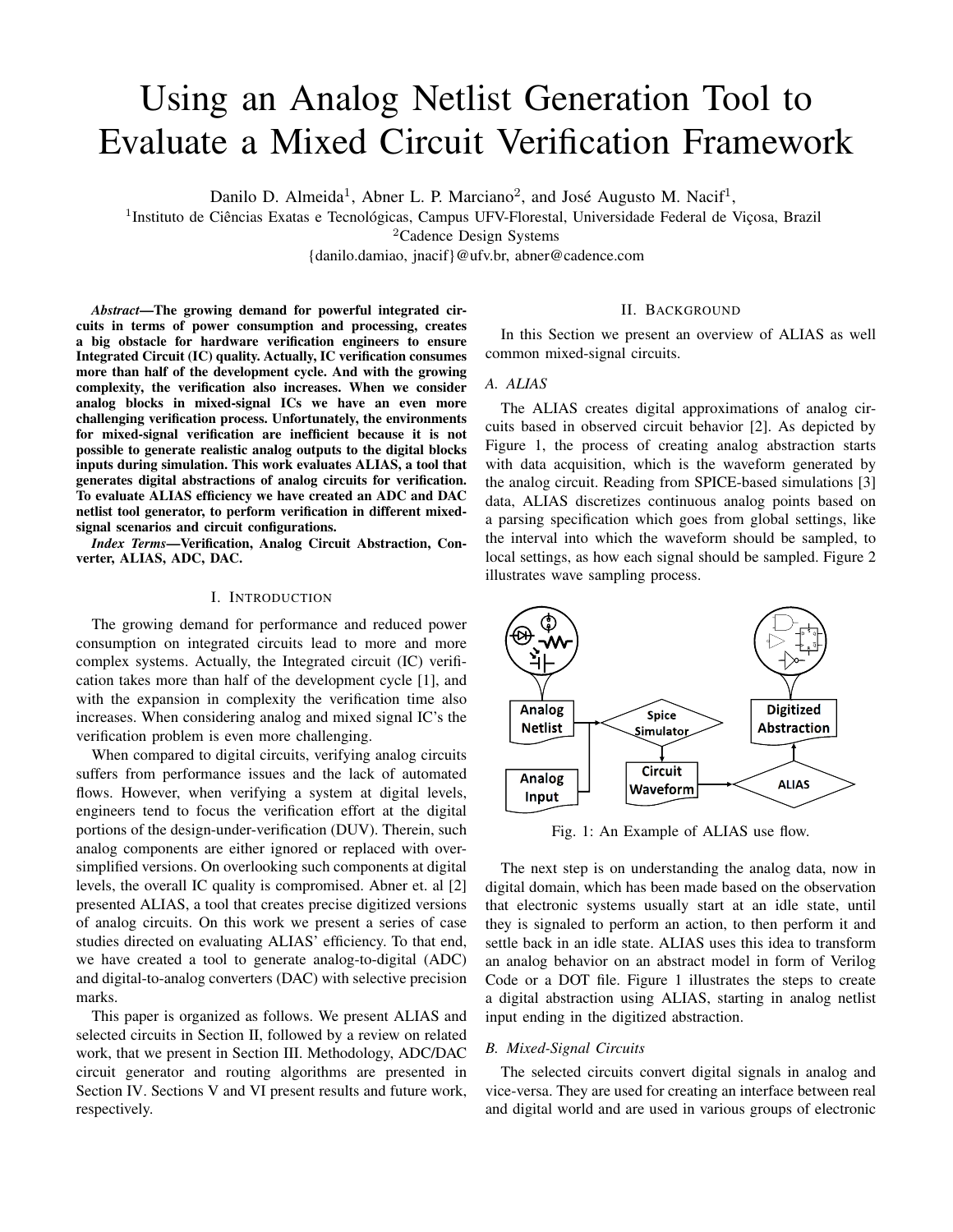

Fig. 2: Sampling wave process [2].

products used daily (e.g. Cellphones, Sound Mixers, Radio Controllers). Figure 3 illustrates the interface created for this type of electronic circuit.



Fig. 3: Mixed Signal Circuit.

*1) DAC R/2R:* On this case study we target a R/2R DAC, formed by a simple resistor network and an analog comparator.

The output can be seen as the sum of each bit voltage, and value assumed for each bit is represented for expression  $V_{out} = \frac{V_r}{2^n}$ , where the *n* represents the bit number and  $V_r$ is the maximum voltage value. In this case,  $V_r$  value is still between  $0V \leq V_r \leq 5V$ . Figure 4 presents a 3-bit DAC.



Fig. 4: 3-bit DAC circuit.

*2) ADC Flash:* An ADC Flash converts a voltage value into a digital signal. It is built using a voltage comparator and *XOR* logic gates for each defined value. The flash architecture is one of the fastest among ADC architectures, but is it also more complex in terms of construction. A 2-bit Flash ADC can be built from four resistors, three comparators, and three xor gates. Generalizing, in order to build a N-bit ADC flash circuit we need  $2^n - 1$  comparators and xor gates, and  $2^n$ resistors [4]. Figure 5 illustrates a 2-bit Flash ADC.



Fig. 5: 2-bit Flash ADC circuit.

#### III. RELATED WORK

In this section we present work related to analog verification and benchmark circuits. Harjani *et al.* [5] present a framework for analog synthesis and build common analog circuit blocks. Unfortunately this system is not publicly available.

Kaminska *et al.* [6] present a benchmark tool that allows engineers and researchers to perform analog simulations. The available benchmarks include analog circuit netlist described in HSPICE format and information about their type, description and behavior. This system is not publicly available and the tool does not allow the creation of circuits in arbitrary sizes.

Kondagunturi *et al.* [7] present an extension of [6]. The authors include a set of fault models to evaluate and validate different types of analog and mixed-signal. This tool is a good benchmark framework to test the efficiency of analog validation methodologies, but is not publicly available, and the benchmark tool is very limited in terms of size and type of circuits.

### IV. METHODOLOGY

In this section we describe tools used and created for simulating the circuits described in Section II. Moreover, we generate circuit netlists while describing more important parts in our implementation.

#### *A. ADC and DAC Netlist Generator*

In order to represent circuits used in this work, we create a tool to generate ADC or DAC circuits or arbitrary sizes. This tool creates a netlist representation to be used by SPICE simulators and generates waveform stimuli using the Piecewise Linear *(PWL)* [8] format. The netlist is based in the SPICE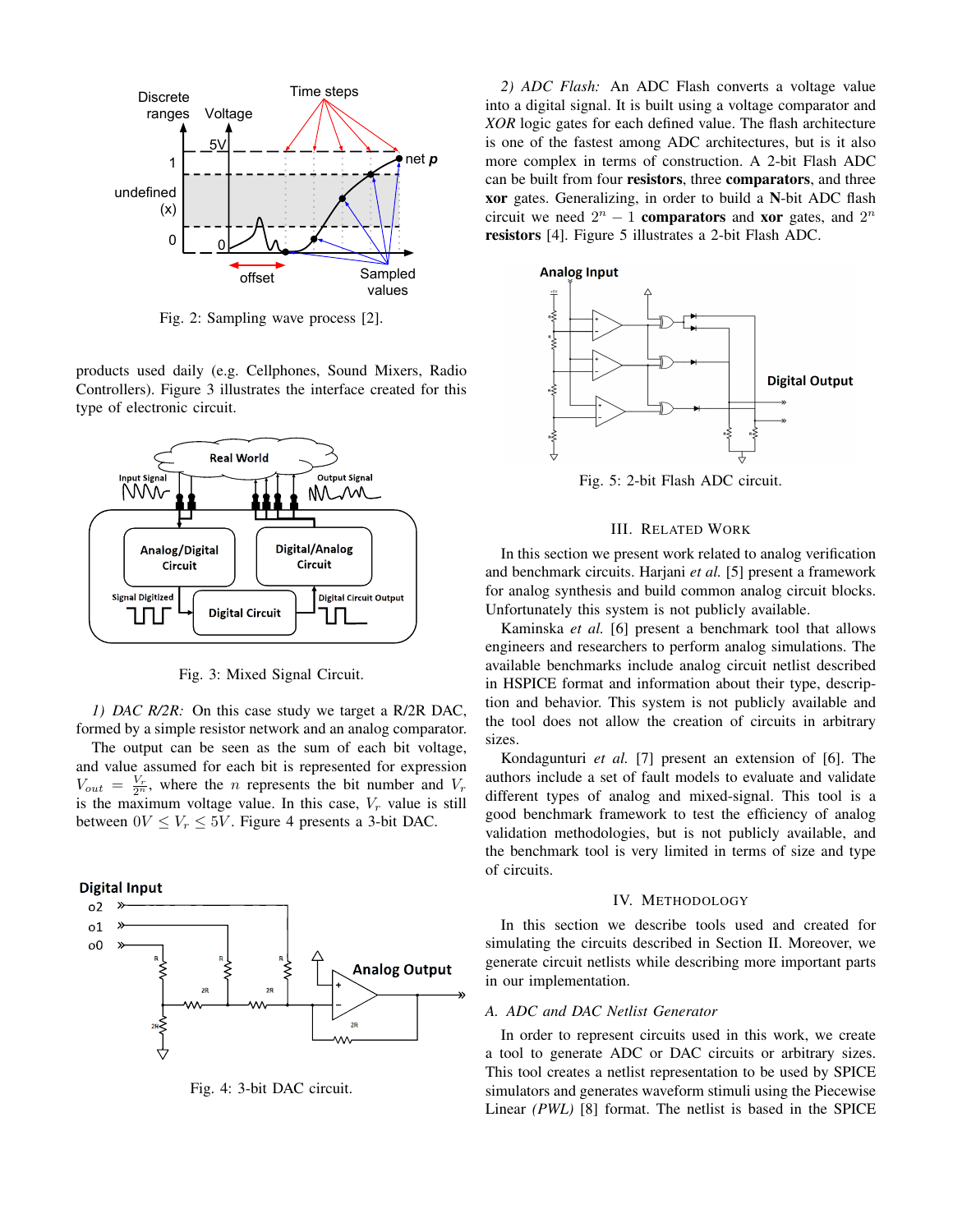model and output file is a *(.cir)* file containing the circuit and respective behavior.

Algorithm 1 connects two input signals of comparator in the resistor output node. Algorithm 2 is responsible for connecting the generated outputs for each xor logic gate.

## Algorithm 1 Node Connect Algorithm

|     | 1: procedure INSTANTIATES AND CONNECTS COMPARA-       |
|-----|-------------------------------------------------------|
|     | <b>TORS</b>                                           |
| 2:  | $i \leftarrow \text{Bitss}$                           |
| 3:  | $x \leftarrow pow(2, i) - 1$                          |
| 4:  | $Comp \leftarrow 0$                                   |
| 5:  | while Comp $\leq x$ do                                |
| 6:  | $CompEst[comp].input1 \leftarrow resist[comp].output$ |
| 7:  | $CompEst[comp].input2 \leftarrow AnalogInput$         |
| 8:  | $CompEst[comp].output \leftarrow Emptynode$           |
| 9:  | $Comp \leftarrow Comp + 1$                            |
| 10: | $Comp \leftarrow EmbNode + 1$                         |

## Algorithm 2 Output Connection Algorithm

|     | 1: <b>procedure</b> CONNECTS OUTPUT            |  |  |  |  |
|-----|------------------------------------------------|--|--|--|--|
| 2:  | $j \leftarrow 0$                               |  |  |  |  |
|     | 3: $i \leftarrow Bits$                         |  |  |  |  |
| 4:  | $x \leftarrow pow(2, i) - 1$                   |  |  |  |  |
| 5:  | $Xor \leftarrow 0$                             |  |  |  |  |
| 6:  | $Outputs \leftarrow Bits$                      |  |  |  |  |
| 7:  | while $Xor < x$ do                             |  |  |  |  |
| 8:  | $shift \leftarrow Xor$                         |  |  |  |  |
| 9:  | while $Shift > 0$ do                           |  |  |  |  |
| 10: | if Shift $\%$ 2 > 0 then                       |  |  |  |  |
| 11: | $OutputEstr[j] \leftarrow XorEstr[Xor].output$ |  |  |  |  |
| 12: | $Shift \leftarrow Shift >> 1$                  |  |  |  |  |
| 13: | $i \leftarrow i+1$                             |  |  |  |  |
| 14: | $i \leftarrow 0$                               |  |  |  |  |
| 15: | $Xor \leftarrow Xor + 1$                       |  |  |  |  |

## *B. SPICE Simulator*

LTspice IV is a SPICE simulator, schematic capture and waveform viewer [9]. It is used to provide ALIAS input and compare the generated results on analog and digital environments. Figure 6 presents LTspice working diagram. LTSpice input is the analog circuit file and the output is a SPICE simulation result and metrics about the circuit (e.g., simulation time, circuit simplifications).

## V. RESULTS

In this section, we have used the tool described in Section IV to generate the ADC and DAC with different sizes. We have chosen the LTSPICE [9] to perform analog simulation and Icarus Verilog [10] to run digital simulation. The simulation has been conducted on an Intel Core TM i7-4770 @3.4GHz with 16GB of main memory, and results are presented in terms of time (seconds).



Fig. 6: LTSpice work flow.

TABLE I: DAC: Analog x Digital environment.

| <b>Circuit Size</b> | Time (s)     |         |
|---------------------|--------------|---------|
|                     | <b>SPICE</b> | Digital |
| 6 Bits              | 1.109        | 2.257   |
| 8 Bits              | 5.418        | 9.464   |
| 9 Bits              | 13.456       | 9.580   |

## *A. DAC 6, 8, 9 bits*

We have generated DAC circuits of 6, 8, 9 bits. Table I presents simulation time using three DAC circuits with different number of bits using an increasing digital input ranging from 0 to  $2^n - 1$  where *n* is the number of bits. Figure 7 shows the elapsed time to simulate a DAC circuit using LTSpice and Icarus with the ALIAS abstraction. For this low complexity circuits the running times do not present considerable variations.

#### *B. ADC 5, 8, 9 bits*

We have used our tool to generate ADC circuits of 5, 8, and 9 bits. The waveform generation is defined in the number of reachable states to each circuit, for example: a 9 bits ADC is able to reach the interval  $0 \le x \le 512$ . For each state we have the following equation:  $V(n) = \sum_{i=0}^{n} \frac{\alpha}{\phi}$  where  $V(n)$  is the voltage value, *n* state number,  $\alpha$  the maximum voltage, and  $\phi$  the last state reached by ADC circuit. Using as example a 5 bits ADC, for reach state, we need a voltage variation of 0.01953125V for each state. Table II presents simulation time ADC using three ADC circuits with different number of bits using an increasing analog input ranging from  $0V$  to  $5V$ . Figure 8 shows the time spent to simulate an ADC circuit using LTSpice and Icarus with the ALIAS abstraction. When we consider high complex analog circuits our methodology presents faster results.

TABLE II: ADC: Analog x Digital environment.

| <b>Circuit Size</b> | Time (s)     |         |
|---------------------|--------------|---------|
|                     | <b>SPICE</b> | Digital |
| 5 Bits              | 9.514        | 9.338   |
| 8 Bits              | 58,785.877   | 11.861  |
| 9 Bits              | 807,921.520  | 175.046 |